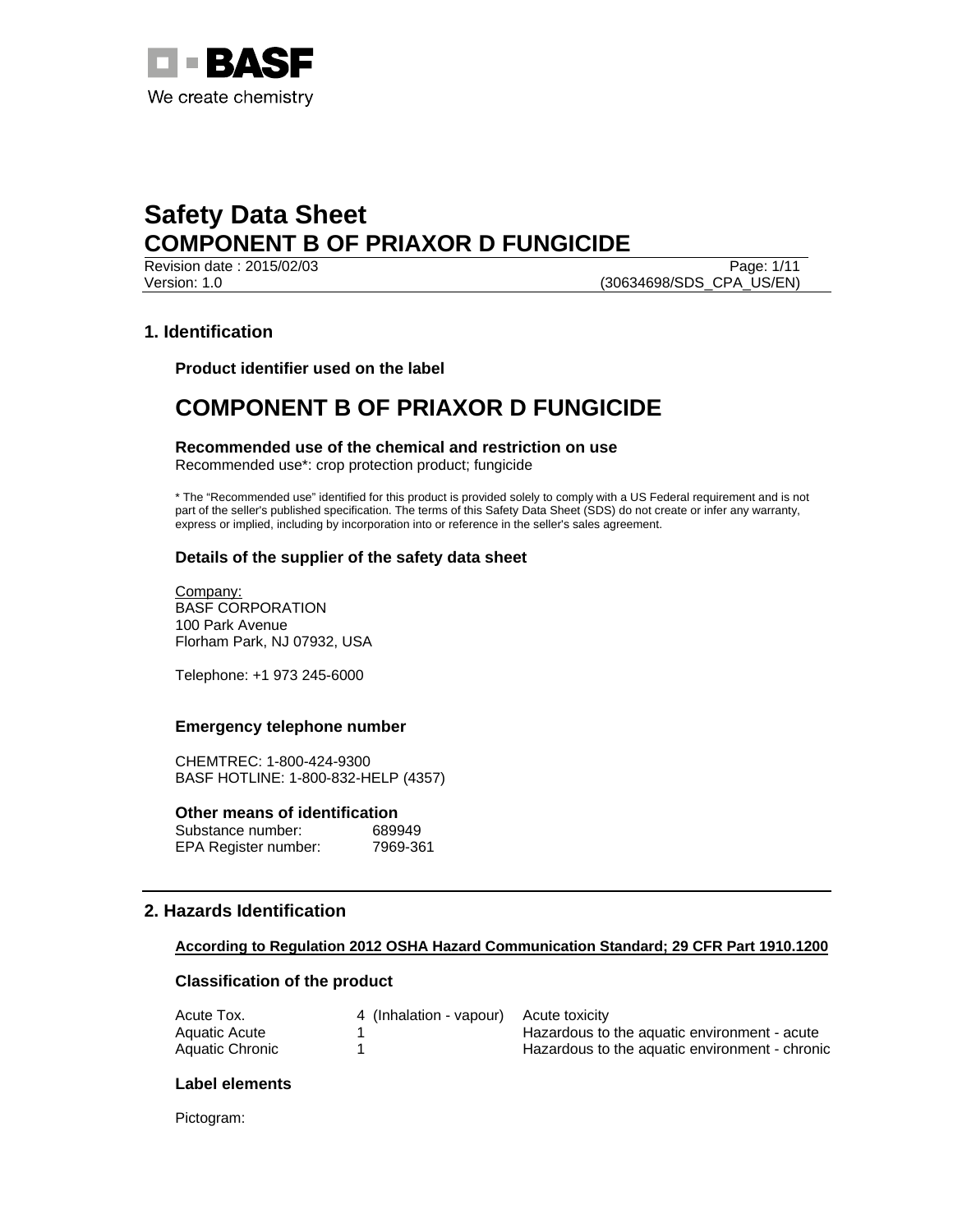Revision date : 2015/02/03 Page: 2/11

Version: 1.0 (30634698/SDS\_CPA\_US/EN)

| <br>. |   |
|-------|---|
|       | ₩ |
|       |   |

Signal Word: Warning

| <b>Hazard Statement:</b><br>H332<br>H400 | Harmful if inhaled.<br>Very toxic to aquatic life.                               |
|------------------------------------------|----------------------------------------------------------------------------------|
| H410                                     | Very toxic to aquatic life with long lasting effects.                            |
| Precautionary Statements (Prevention):   |                                                                                  |
| P271                                     | Use only outdoors or in a well-ventilated area.                                  |
| P273                                     | Avoid release to the environment.                                                |
| P261                                     | Avoid breathing vapours.                                                         |
| P260                                     | Do not breathe mist or vapour.                                                   |
| Precautionary Statements (Response):     |                                                                                  |
| P312                                     | Call a POISON CENTER or doctor/physician if you feel unwell.                     |
| P304 + P340                              | IF INHALED: Remove person to fresh air and keep comfortable for<br>breathing.    |
| P391                                     | Collect spillage.                                                                |
| Precautionary Statements (Disposal):     |                                                                                  |
| P501                                     | Dispose of contents/container to hazardous or special waste collection<br>point. |

# **3. Composition / Information on Ingredients**

## **According to Regulation 2012 OSHA Hazard Communication Standard; 29 CFR Part 1910.1200**

| <b>CAS Number</b> | Content (W/W) | <b>Chemical name</b>                           |
|-------------------|---------------|------------------------------------------------|
| 112281-77-3       | $22.5\%$      | $(\pm)$ -1-[2-(2,4-dichlorophenyl)-3-(1,1,2,2- |
|                   |               | tetrafluoroethoxy)propyl]-1H-1,2,4-triazol     |

## **4. First-Aid Measures**

## **Description of first aid measures**

# **General advice:**

Remove contaminated clothing.

## **If inhaled:**

Keep patient calm, remove to fresh air, seek medical attention.

### **If on skin:**

Wash thoroughly with soap and water.

## **If in eyes:**

Wash affected eyes for at least 15 minutes under running water with eyelids held open.

## **If swallowed:**

Immediately rinse mouth and then drink 200-300 ml of water, seek medical attention.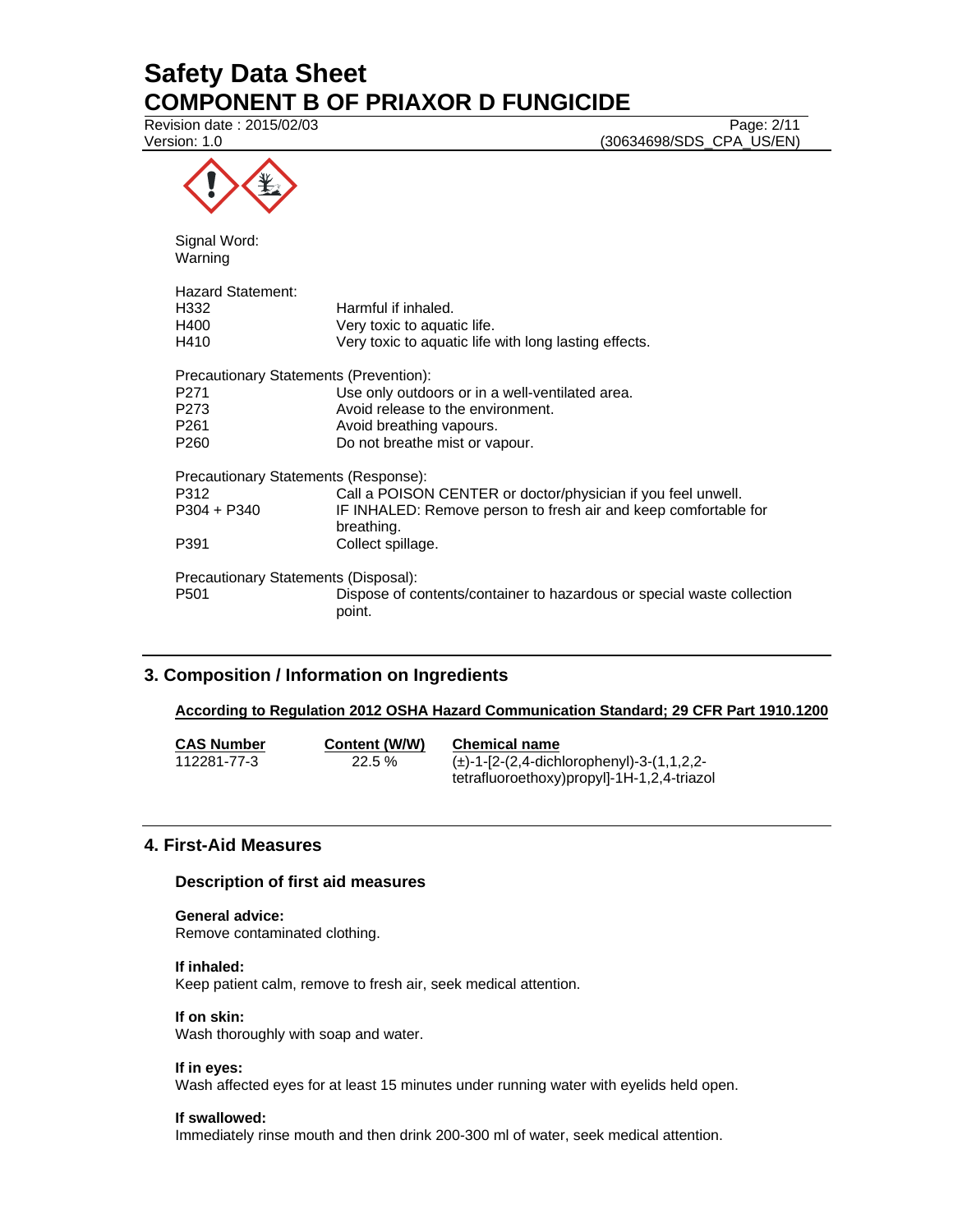Revision date : 2015/02/03 Page: 3/11

## **Most important symptoms and effects, both acute and delayed**

Symptoms: The most important known symptoms and effects are described in the labelling (see section 2) and/or in section 11., Further important symptoms and effects are so far not known.

### **Indication of any immediate medical attention and special treatment needed**

### Note to physician

Treatment: Treat according to symptoms (decontamination, vital functions), no known specific antidote.

## **5. Fire-Fighting Measures**

### **Extinguishing media**

Suitable extinguishing media: water spray, dry powder, foam, carbon dioxide

#### **Special hazards arising from the substance or mixture**

Hazards during fire-fighting: carbon monoxide, carbon dioxide, nitrogen oxides The substances/groups of substances mentioned can be released in case of fire.

#### **Advice for fire-fighters**

Protective equipment for fire-fighting: Wear self-contained breathing apparatus and chemical-protective clothing.

#### **Further information:**

Keep containers cool by spraying with water if exposed to fire. In case of fire and/or explosion do not breathe fumes. Collect contaminated extinguishing water separately, do not allow to reach sewage or effluent systems. Dispose of fire debris and contaminated extinguishing water in accordance with official regulations.

## **6. Accidental release measures**

## **Personal precautions, protective equipment and emergency procedures**

Do not breathe vapour/spray. Use personal protective clothing. Avoid contact with the skin, eyes and clothing.

#### **Environmental precautions**

Do not discharge into the subsoil/soil. Do not discharge into drains/surface waters/groundwater.

#### **Methods and material for containment and cleaning up**

Dike spillage. Pick up with suitable absorbent material. Place into suitable containers for reuse or disposal in a licensed facility. Spilled substance/product should be recovered and applied according to label rates whenever possible. If application of spilled substance/product is not possible, then spills should be contained, solidified, and placed in suitable containers for disposal. After decontamination, spill area can be washed with water. Collect wash water for approved disposal.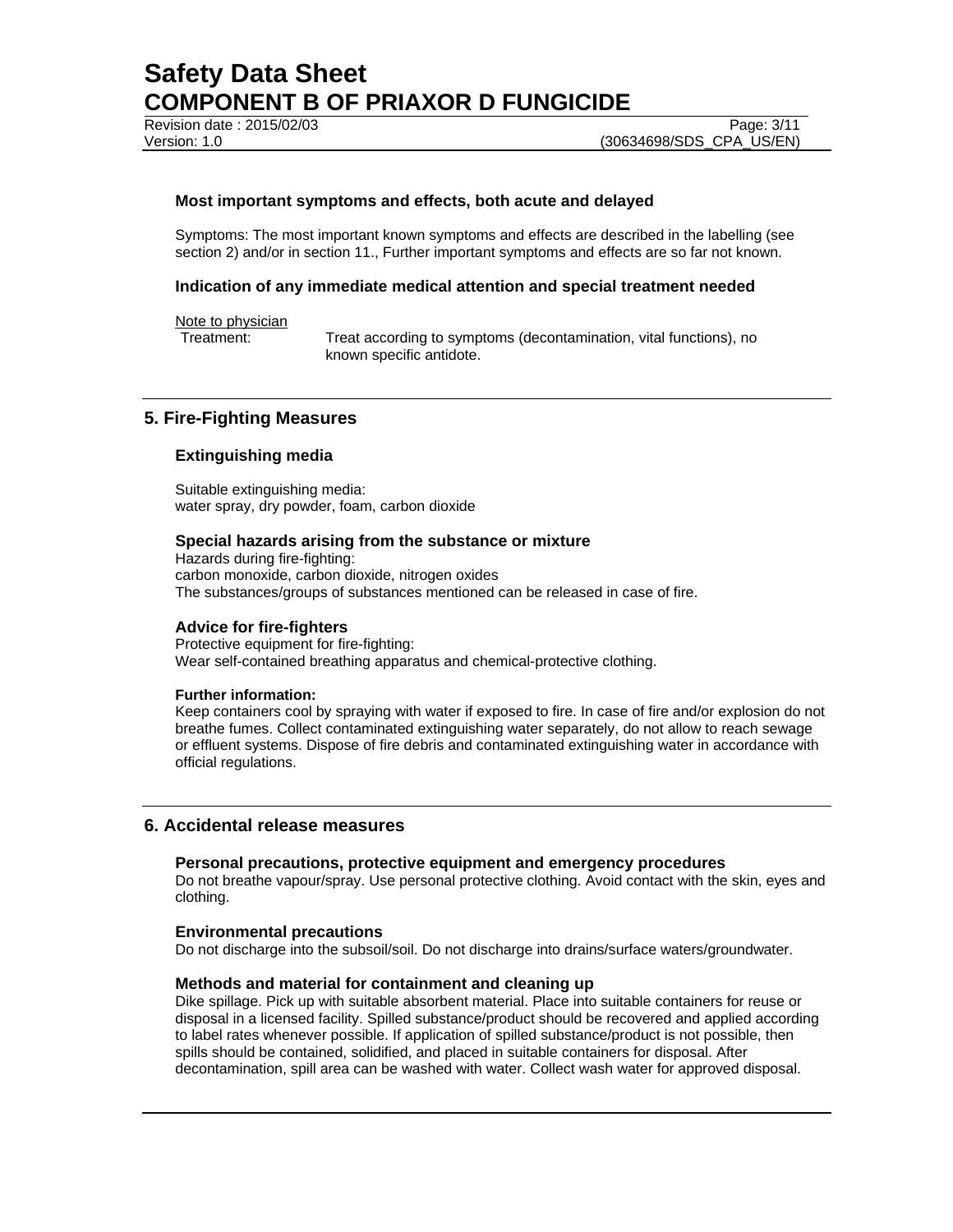Revision date : 2015/02/03 Page: 4/11

Version: 1.0 (30634698/SDS\_CPA\_US/EN)

# **7. Handling and Storage**

## **Precautions for safe handling**

No special measures necessary if stored and handled correctly. Ensure thorough ventilation of stores and work areas. When using do not eat, drink or smoke. Hands and/or face should be washed before breaks and at the end of the shift.

Protection against fire and explosion:

No special precautions necessary. The substance/product is non-combustible. Product is not explosive.

# **Conditions for safe storage, including any incompatibilities**

Segregate from foods and animal feeds.

Further information on storage conditions: Keep away from heat. Protect from direct sunlight. Protect from temperatures above: 40 °C Changes in the properties of the product may occur if substance/product is stored above indicated temperature for extended periods of time.

# **8. Exposure Controls/Personal Protection**

**Users of a pesticidal product should refer to the product label for personal protective equipment requirements.** 

## **Advice on system design:**

Whenever possible, engineering controls should be used to minimize the need for personal protective equipment.

## **Personal protective equipment**

## **RECOMMENDATIONS FOR MANUFACTURING, COMMERCIAL BLENDING, AND PACKAGING WORKERS:**

## **Respiratory protection:**

Wear respiratory protection if ventilation is inadequate. Wear a NIOSH-certified (or equivalent) organic vapour/particulate respirator. For situations where the airborne concentrations may exceed the level for which an air purifying respirator is effective, or where the levels are unknown or Immediately Dangerous to Life or Health (IDLH), use NIOSH-certified full facepiece pressure demand self-contained breathing apparatus (SCBA) or a full facepiece pressure demand supplied-air respirator (SAR) with escape provisions.

## **Hand protection:**

Chemical resistant protective gloves, Protective glove selection must be based on the user's assessment of the workplace hazards.

## **Eye protection:**

Safety glasses with side-shields. Tightly fitting safety goggles (chemical goggles). Wear face shield if splashing hazard exists.

## **Body protection:**

Body protection must be chosen depending on activity and possible exposure, e.g. head protection, apron, protective boots, chemical-protection suit.

## **General safety and hygiene measures:**

The statements on personal protective equipment in the instructions for use apply when handling crop-protection agents in final-consumer packing. Wearing of closed work clothing is recommended.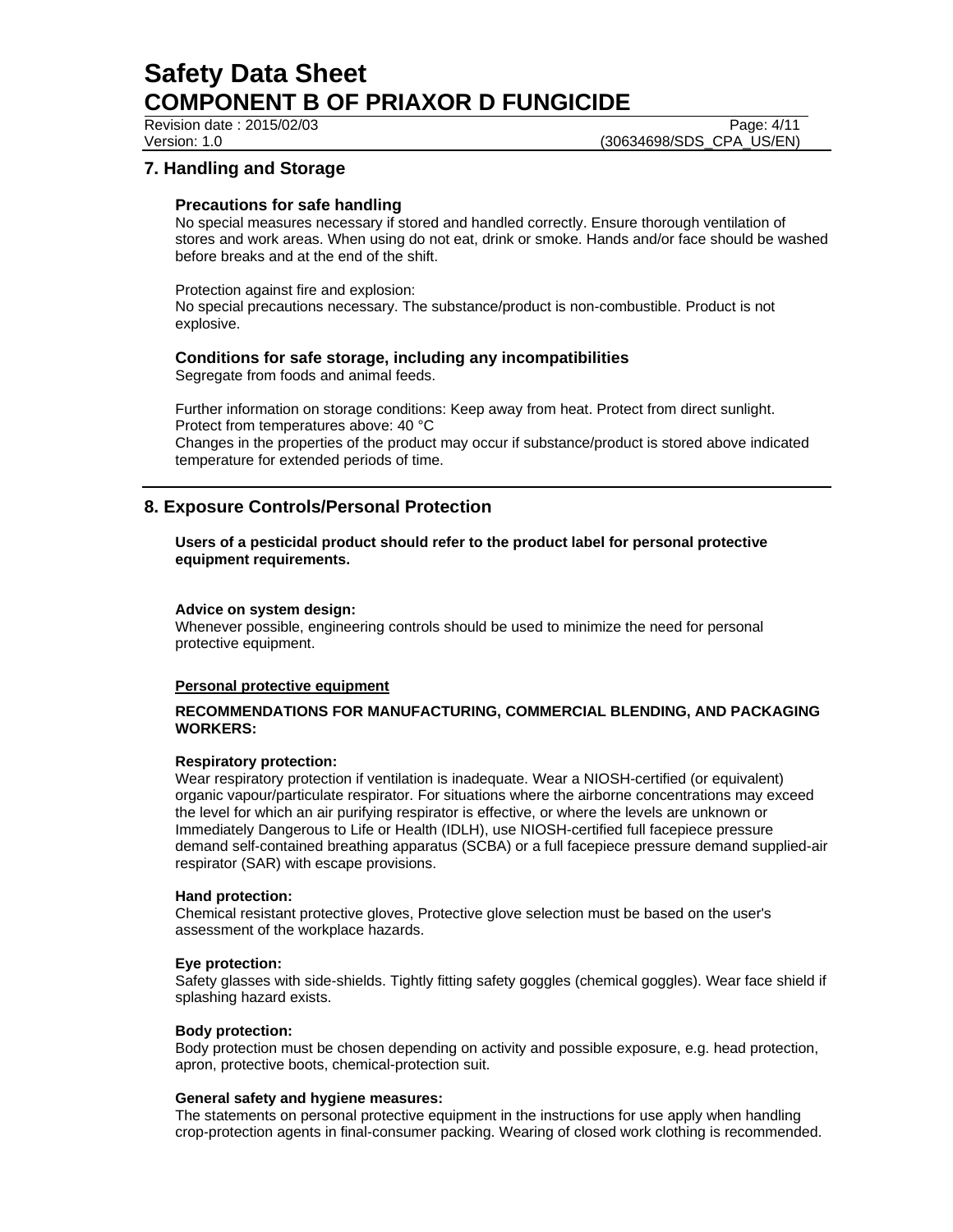**Revision date : 2015/02/03** Page: 5/11

Version: 1.0 (30634698/SDS\_CPA\_US/EN)

Personal protective equipment should be decontaminated prior to reuse. Gloves must be inspected regularly and prior to each use. Replace if necessary (e.g. pinhole leaks). Take off immediately all contaminated clothing. Store work clothing separately. Hands and/or face should be washed before breaks and at the end of the shift. No eating, drinking, smoking or tobacco use at the place of work. Keep away from food, drink and animal feeding stuffs.

# **9. Physical and Chemical Properties**

| Form:<br>Odour:<br>Odour threshold:                                                                   | liquid<br>characteristic                                                | Not determined since harmful by                                                                                                                                                                                       |
|-------------------------------------------------------------------------------------------------------|-------------------------------------------------------------------------|-----------------------------------------------------------------------------------------------------------------------------------------------------------------------------------------------------------------------|
| Colour:<br>pH value:<br>Melting temperature:<br>boiling temperature:<br>Flash point:<br>Flammability: | light yellow<br>approx. $6 - 8$<br>approx. $> 100$ °C<br>not applicable | inhalation.<br>$(1\%$ (m), 20 °C)<br>not determined<br>The product has not been tested.                                                                                                                               |
| Lower explosion limit:                                                                                |                                                                         | As a result of our experience with this<br>product and our knowledge of its<br>composition we do not expect any hazard<br>as long as the product is used<br>appropriately and in accordance with the<br>intended use. |
| Upper explosion limit:                                                                                |                                                                         | As a result of our experience with this<br>product and our knowledge of its<br>composition we do not expect any hazard<br>as long as the product is used<br>appropriately and in accordance with the<br>intended use. |
| Autoignition:                                                                                         | approx. 545 °C                                                          | The product has not been tested. The<br>statement has been derived from the<br>properties of the individual components.                                                                                               |
| Vapour pressure:                                                                                      | approx.<br>0.00001 hPa                                                  | The data given are those of<br>(20 °C)<br>the active ingredient.                                                                                                                                                      |
| Density:                                                                                              | approx. 1.12<br>g/cm3                                                   | (20 °C)                                                                                                                                                                                                               |
| Vapour density:<br>Partitioning coefficient n-<br>octanol/water (log Pow):                            | 3.56                                                                    | not applicable<br>(approx. 23 $°C$ )<br>not applicable, The<br>values mentioned are those of the active<br>ingredient.                                                                                                |
| Self-ignition<br>temperature:                                                                         |                                                                         | Based on its structural properties the<br>product is not classified as self-igniting.                                                                                                                                 |
| Thermal decomposition:                                                                                | No decomposition if stored and handled as<br>prescribed/indicated.      |                                                                                                                                                                                                                       |
| Viscosity, dynamic:                                                                                   | approx. 580<br>mPa.s                                                    |                                                                                                                                                                                                                       |
| Solubility in water:<br>Evaporation rate:<br>Other Information:                                       | parameters is indicated in this section.                                | emulsifiable<br>not applicable<br>If necessary, information on other physical and chemical                                                                                                                            |

# **10. Stability and Reactivity**

## **Reactivity**

No hazardous reactions if stored and handled as prescribed/indicated.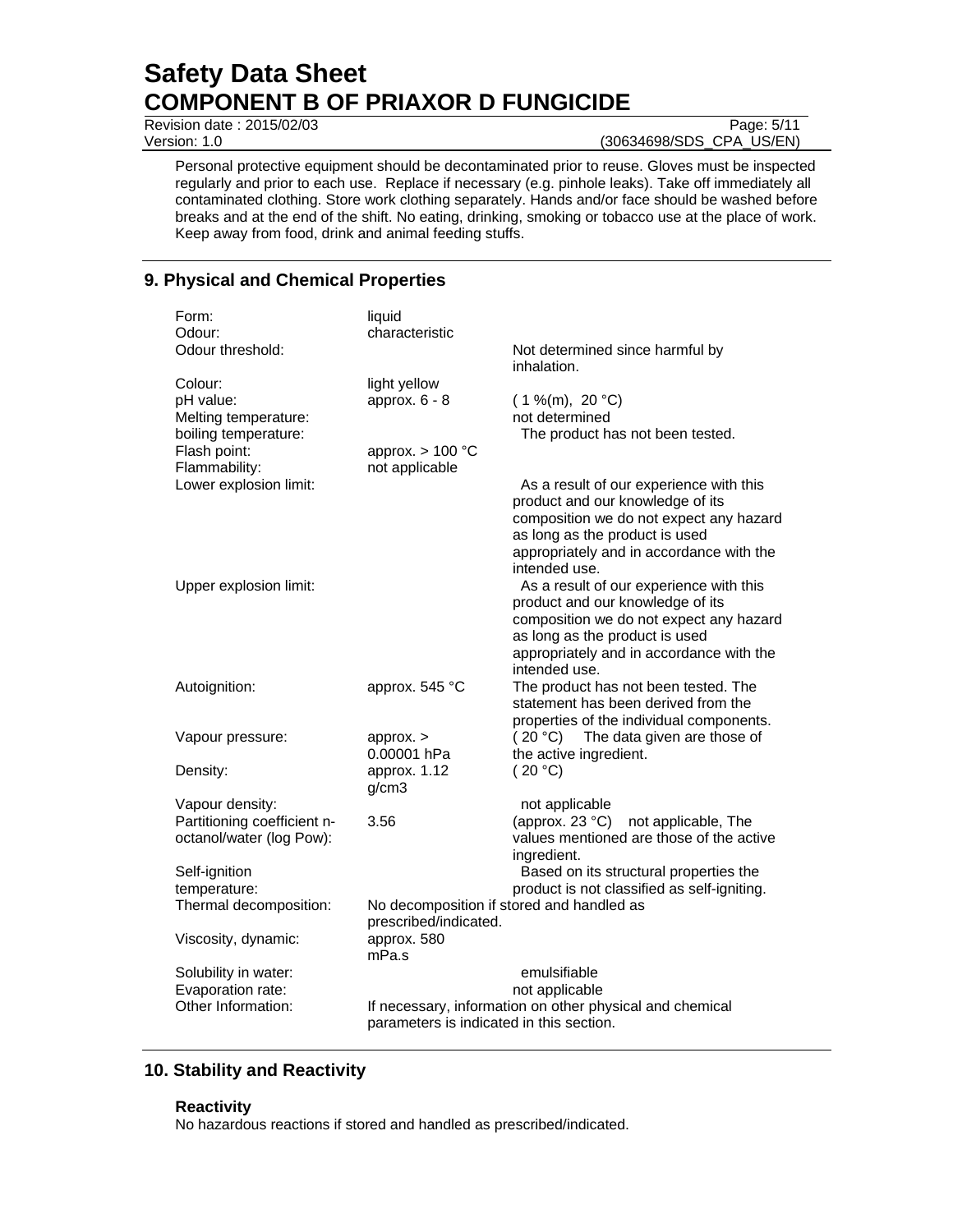Revision date : 2015/02/03 Page: 6/11

Version: 1.0 (30634698/SDS\_CPA\_US/EN)

Oxidizing properties: not fire-propagating

## **Chemical stability**

The product is stable if stored and handled as prescribed/indicated.

## **Possibility of hazardous reactions**

No hazardous reactions if stored and handled as prescribed/indicated.

# **Conditions to avoid**

See MSDS section 7 - Handling and storage.

### **Incompatible materials**

strong acids, strong bases, strong oxidizing agents

## **Hazardous decomposition products**

Decomposition products: Hazardous decomposition products: No hazardous decomposition products if stored and handled as prescribed/indicated.

Thermal decomposition: No decomposition if stored and handled as prescribed/indicated.

## **11. Toxicological information**

## **Primary routes of exposure**

Routes of entry for solids and liquids are ingestion and inhalation, but may include eye or skin contact. Routes of entry for gases include inhalation and eye contact. Skin contact may be a route of entry for liquefied gases.

## **Acute Toxicity/Effects**

Acute toxicity

Assessment of acute toxicity: Of moderate toxicity after short-term inhalation. Of low toxicity after single ingestion. Virtually nontoxic after a single skin contact.

Oral Type of value: LD50 Species: rat Value: > 2,000 mg/kg

Inhalation Type of value: LC50 Species: rat Value: > 3.68 mg/l

**Dermal** Type of value: LD50 Species: rat Value: > 5,000 mg/kg

Irritation / corrosion Assessment of irritating effects: Not irritating to the skin. Not irritating to the eyes.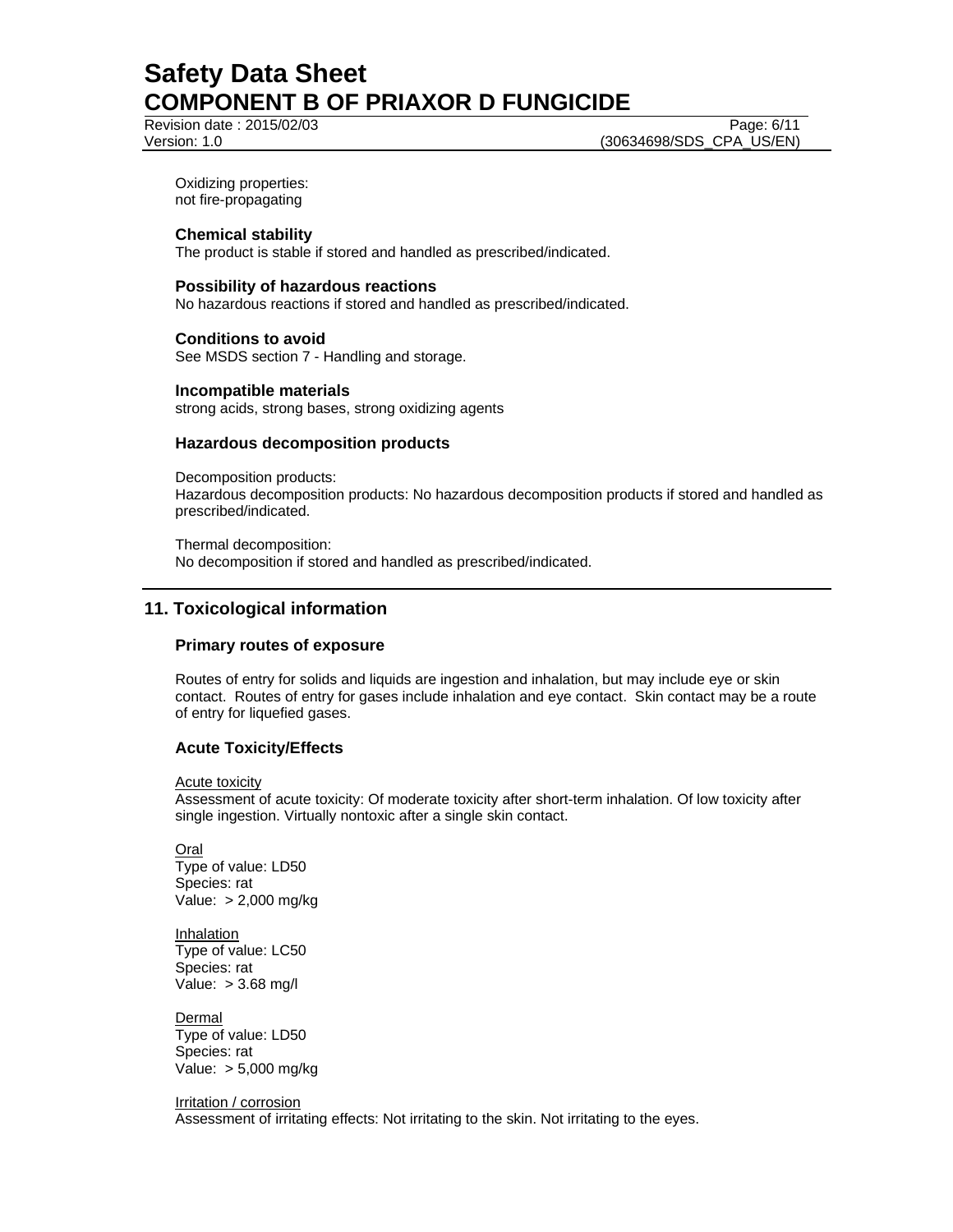Revision date : 2015/02/03 Page: 7/11

Version: 1.0 (30634698/SDS\_CPA\_US/EN)

Skin Species: rabbit Result: non-irritant

Eye Species: rabbit Result: non-irritant

**Sensitization** Assessment of sensitization: There is no evidence of a skin-sensitizing potential.

Species: guinea pig Result: Non-sensitizing.

# **Chronic Toxicity/Effects**

## Repeated dose toxicity

Assessment of repeated dose toxicity: The product has not been tested. The statement has been derived from the properties of the individual components.

*Information on: (±)-1-[2-(2,4-dichlorophenyl)-3-(1,1,2,2-tetrafluoroethoxy)propyl]-1H-1,2,4-triazol Assessment of repeated dose toxicity: Prolonged or repeated exposure may cause liver damage.*  ----------------------------------

## **Genetic toxicity**

Assessment of mutagenicity: The product has not been tested. The statement has been derived from the properties of the individual components. Mutagenicity tests revealed no genotoxic potential.

## **Carcinogenicity**

Assessment of carcinogenicity: The product has not been tested. The statement has been derived from the properties of the individual components.

*Information on: (±)-1-[2-(2,4-dichlorophenyl)-3-(1,1,2,2-tetrafluoroethoxy)propyl]-1H-1,2,4-triazol Assessment of carcinogenicity: In long-term animal studies in which the substance was given in high concentrations by feed, a carcinogenic effect was observed.*  ----------------------------------

## Reproductive toxicity

Assessment of reproduction toxicity: The product has not been tested. The statement has been derived from the properties of the individual components.

*Information on: (±)-1-[2-(2,4-dichlorophenyl)-3-(1,1,2,2-tetrafluoroethoxy)propyl]-1H-1,2,4-triazol Assessment of reproduction toxicity: Animal studies gave no indication of a developmental toxic effect at doses that were not toxic to the parental animals.* 

# ----------------------------------

## **Teratogenicity**

Assessment of teratogenicity: The product has not been tested. The statement has been derived from the properties of the individual components.

*Information on: (±)-1-[2-(2,4-dichlorophenyl)-3-(1,1,2,2-tetrafluoroethoxy)propyl]-1H-1,2,4-triazol Assessment of teratogenicity: Causes developmental effects in animals at high, maternally toxic doses.*  ----------------------------------

Other Information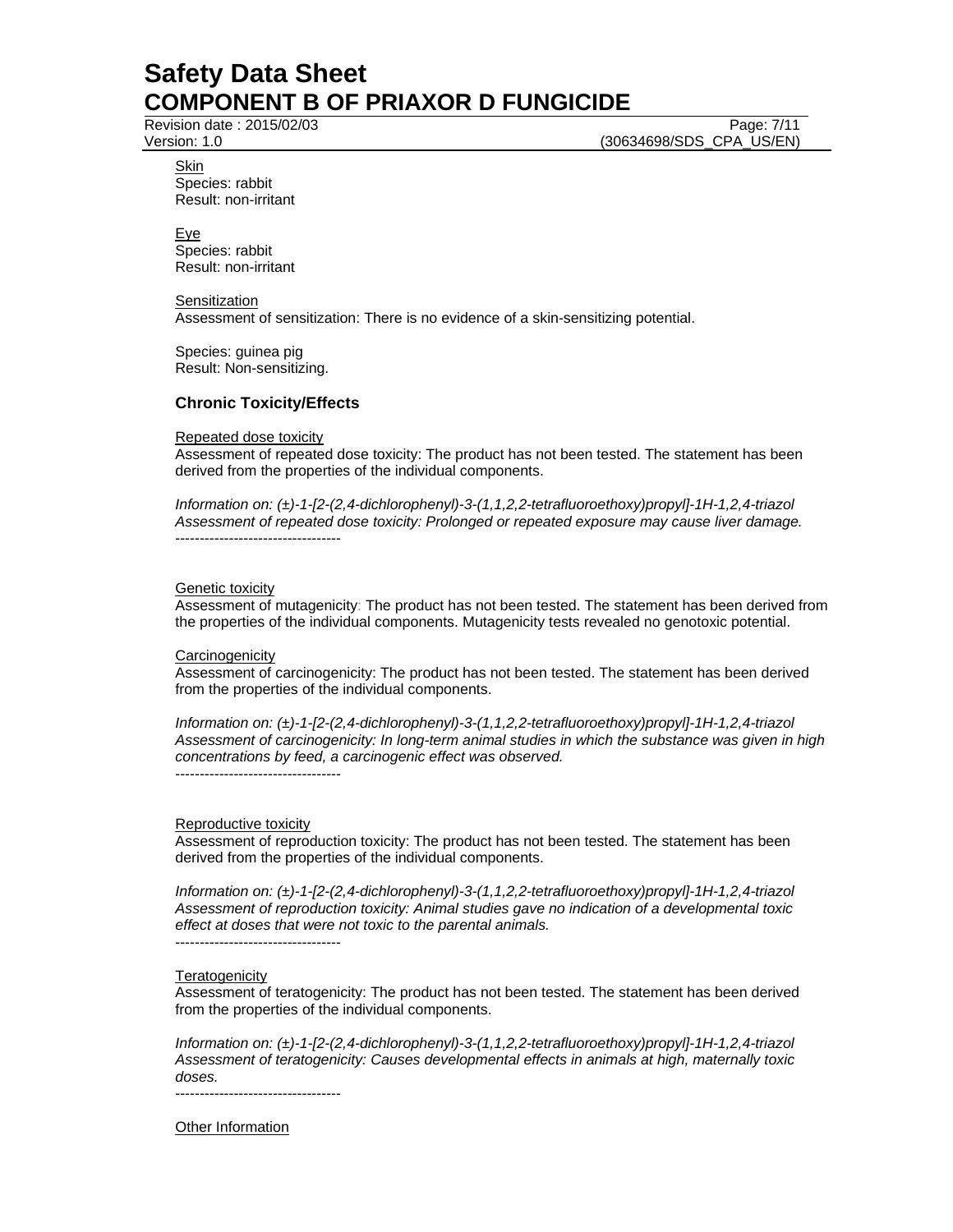Revision date : 2015/02/03 Page: 8/11

Version: 1.0 (30634698/SDS\_CPA\_US/EN)

Misuse can be harmful to health.

## **Symptoms of Exposure**

The most important known symptoms and effects are described in the labelling (see section 2) and/or in section 11., Further important symptoms and effects are so far not known.

# **12. Ecological Information**

## **Toxicity**

Aquatic toxicity Assessment of aquatic toxicity: Very toxic to aquatic organisms. May cause long-term adverse effects in the aquatic environment. The product has not been tested. The statement has been derived from the properties of the individual components.

Toxicity to fish LC50 (96 h) 4.3 mg/l, Lepomis macrochirus

Aquatic invertebrates EC50 (48 h) 3 mg/l, Daphnia magna

Aquatic plants EC50 (48 h) approx. 0.56 mg/l, Lemna gibba

## **Persistence and degradability**

Assessment biodegradation and elimination (H2O) The product has not been tested. The statement has been derived from the properties of the individual components.

Assessment biodegradation and elimination (H2O)

*Information on: (±)-1-[2-(2,4-dichlorophenyl)-3-(1,1,2,2-tetrafluoroethoxy)propyl]-1H-1,2,4-triazol* 

*Not readily biodegradable (by OECD criteria).*  ----------------------------------

## **Bioaccumulative potential**

Assessment bioaccumulation potential The product has not been tested. The statement has been derived from the properties of the individual components.

Bioaccumulation potential

----------------------------------

*Information on: (±)-1-[2-(2,4-dichlorophenyl)-3-(1,1,2,2-tetrafluoroethoxy)propyl]-1H-1,2,4-triazol* 

*Bioconcentration factor: 35.7 Does not accumulate in organisms.* 

## **Mobility in soil**

Assessment transport between environmental compartments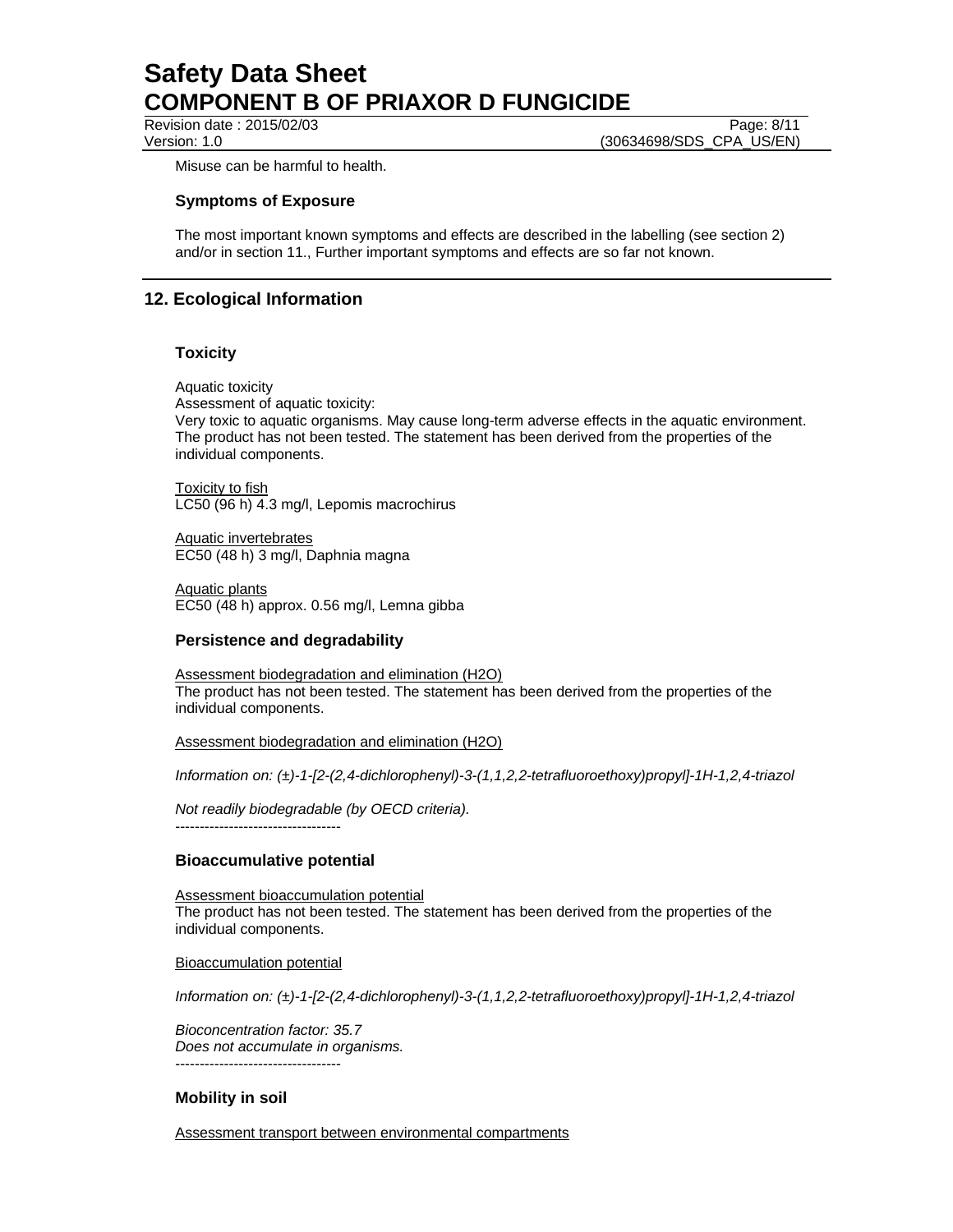Revision date : 2015/02/03 Page: 9/11

Version: 1.0 (30634698/SDS\_CPA\_US/EN)

The product has not been tested. The statement has been derived from the properties of the individual components.

*Information on: (±)-1-[2-(2,4-dichlorophenyl)-3-(1,1,2,2-tetrafluoroethoxy)propyl]-1H-1,2,4-triazol* 

*Adsorption to solid soil phase is not expected.* ----------------------------------

# **Additional information**

Other ecotoxicological advice: Do not discharge product into the environment without control.

## **13. Disposal considerations**

## **Waste disposal of substance:**

Pesticide wastes are regulated. Improper disposal of excess pesticide, spray mix or rinsate is a violation of federal law. If pesticide wastes cannot be disposed of according to label instructions, contact the State Pesticide or Environmental Control Agency or the Hazardous Waste representative at the nearest EPA Regional Office for guidance.

## **Container disposal:**

Rinse thoroughly at least three times (triple rinse) in accordance with EPA recommendations. Consult state or local disposal authorities for approved alternative procedures such as container recycling. Recommend crushing, puncturing or other means to prevent unauthorized use of used containers.

# **14. Transport Information**

| 9<br>Ш<br><b>UN 3082</b><br>9, EHSM<br>ENVIRONMENTALLY HAZARDOUS SUBSTANCE, LIQUID,<br>N.O.S. (contains TETRACONAZOLE)               |
|--------------------------------------------------------------------------------------------------------------------------------------|
|                                                                                                                                      |
| 9<br>Ш<br><b>UN 3082</b><br>9, EHSM<br><b>YES</b><br>ENVIRONMENTALLY HAZARDOUS SUBSTANCE, LIQUID,<br>N.O.S. (contains TETRACONAZOLE) |
|                                                                                                                                      |
| 9<br>$\mathbf{III}$<br><b>UN 3082</b><br>9, EHSM                                                                                     |
|                                                                                                                                      |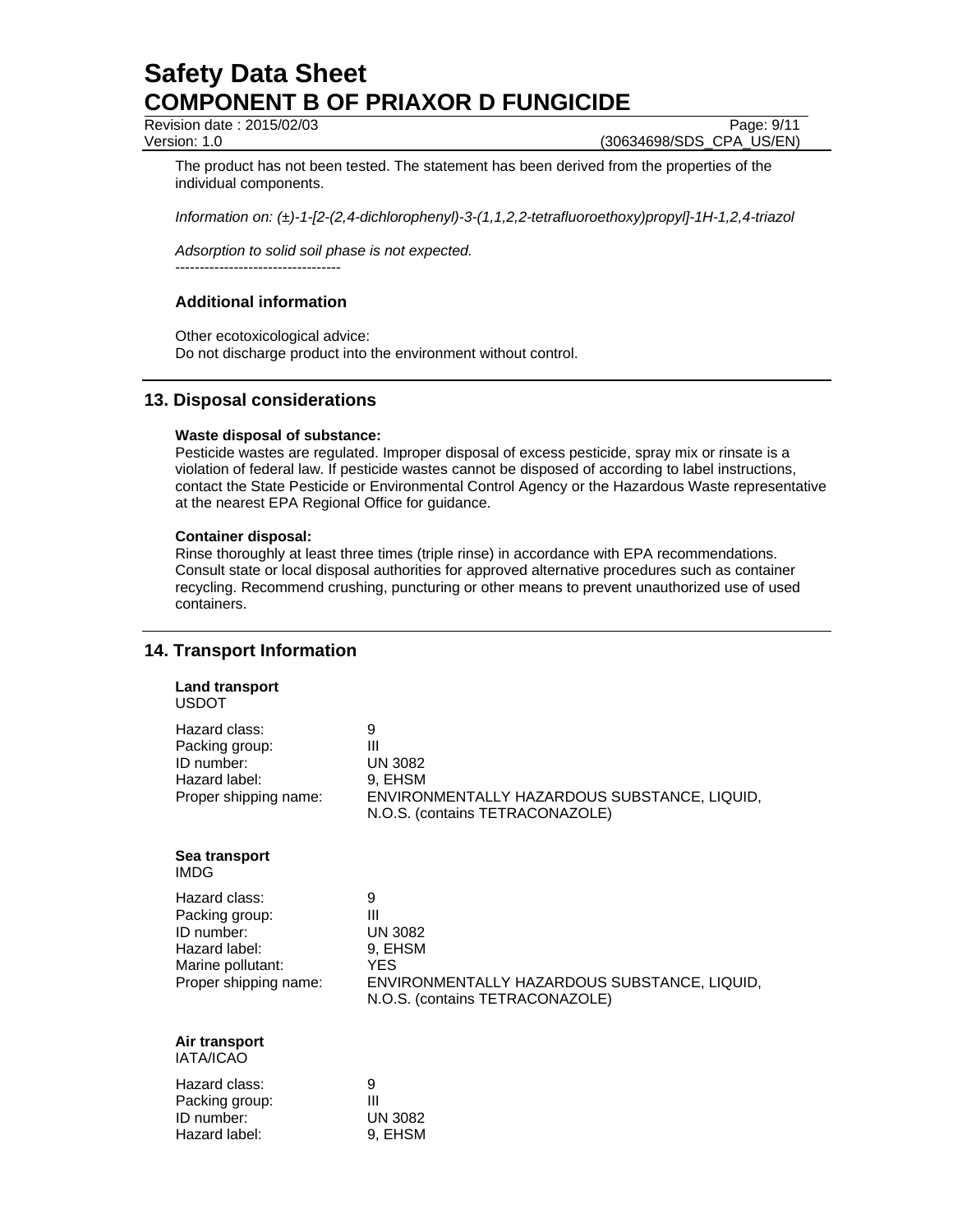Revision date : 2015/02/03 Page: 10/11

Version: 1.0 (30634698/SDS\_CPA\_US/EN)

Proper shipping name: ENVIRONMENTALLY HAZARDOUS SUBSTANCE, LIQUID, N.O.S. (contains TETRACONAZOLE)

# **15. Regulatory Information**

## **Federal Regulations**

**Registration status:** 

Chemical TSCA, US blocked / not listed

Crop Protection TSCA, US released / exempt

**EPCRA 311/312 (Hazard categories):** Chronic;

### **Labeling requirements under FIFRA**

This chemical is a pesticide product registered by the Environmental Protection Agency and is subject to certain labeling requirements under federal pesticide law. These requirements differ from the classification criteria and hazard information required for safety data sheets, and workplace labels of non-pesticide chemicals. Following is the hazard information as required on the pesticide label.

CAUTION: HARMFUL IF SWALLOWED. Causes eye irritation. Avoid contact with the skin, eyes and clothing.

## **16. Other Information**

#### **SDS Prepared by:**

BASF NA Product Regulations SDS Prepared on: 2015/02/03

We support worldwide Responsible Care® initiatives. We value the health and safety of our employees, customers, suppliers and neighbors, and the protection of the environment. Our commitment to Responsible Care is integral to conducting our business and operating our facilities in a safe and environmentally responsible fashion, supporting our customers and suppliers in ensuring the safe and environmentally sound handling of our products, and minimizing the impact of our operations on society and the environment during production, storage, transport, use and disposal of our products.

IMPORTANT: WHILE THE DESCRIPTIONS, DESIGNS, DATA AND INFORMATION CONTAINED HEREIN ARE PRESENTED IN GOOD FAITH AND BELIEVED TO BE ACCURATE , IT IS PROVIDED FOR YOUR GUIDANCE ONLY. BECAUSE MANY FACTORS MAY AFFECT PROCESSING OR APPLICATION/USE, WE RECOMMEND THAT YOU MAKE TESTS TO DETERMINE THE SUITABILITY OF A PRODUCT FOR YOUR PARTICULAR PURPOSE PRIOR TO USE. NO WARRANTIES OF ANY KIND, EITHER EXPRESSED OR IMPLIED, INCLUDING WARRANTIES OF MERCHANTABILITY OR FITNESS FOR A PARTICULAR PURPOSE, ARE MADE REGARDING PRODUCTS DESCRIBED OR DESIGNS, DATA OR INFORMATION SET